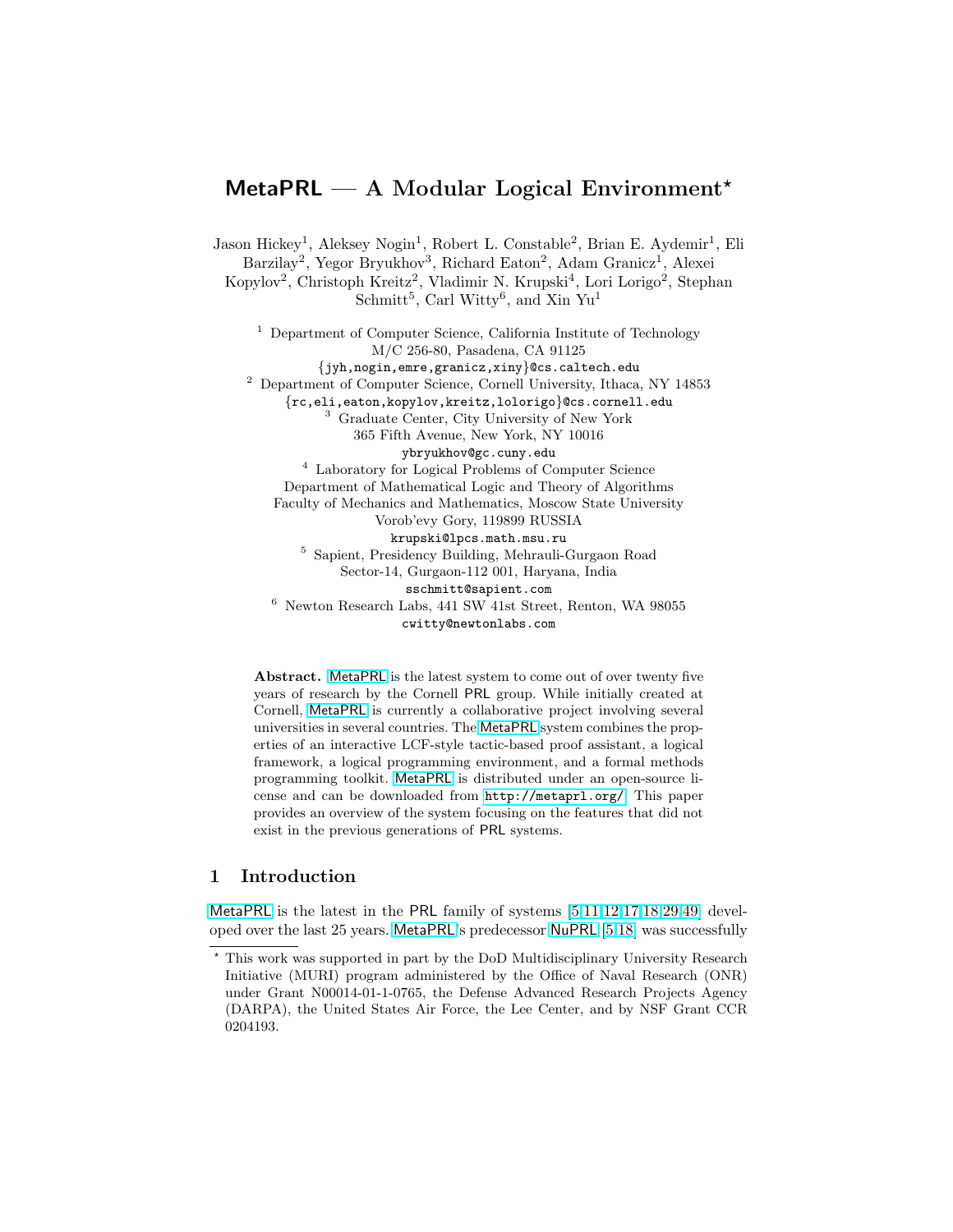<span id="page-1-0"></span>used for verification and automated optimization of the Ensemble group communication toolkit [\[14,](#page-13-0)[38\]](#page-15-0). The Ensemble toolkit [\[23\]](#page-14-0) is being used for both military and commercial applications; its users include BBN, Nortel Networks and NASA.

The [MetaPRL](http://metaprl.org/) project (which was initially called [NuPRL-Light](http://nuprl.org/) [\[27\]](#page-14-0)) was started by Jason Hickey as a part of Ensemble verification effort to simplify formal reasoning about the program code and to address scalability and modularity limitations of [NuPRL-4](http://nuprl.org/). As more effort was put into the system, [MetaPRL](http://metaprl.org/) eventually grew into a very general modern system whose modularity on all levels gives it flexibility to support a very wide range of applications.

[MetaPRL](http://metaprl.org/) is not only a tactic-based interactive proof assistant, it is also a logical framework that allows users to specify their own logical theories rather than requiring them to use a single theory. Additionally, [MetaPRL](http://metaprl.org/) is a logical programming environment that incorporates many features to simplify reasoning about programs being developed. In fact, [MetaPRL](http://metaprl.org/) is implemented as an extension of the OCaml compiler [\[50\]](#page-15-0). Finally, [MetaPRL](http://metaprl.org/) can be considered a logical toolkit that exports not only the "high-level" logical interface, but all the intermediary ones as well. This allows for rapid development of applications that require formal or semi-formal handling of data.

While [MetaPRL](http://metaprl.org/) was written from scratch and without using any of the preexisting PRL code, it keeps many of the major design principles and concepts of the [NuPRL](http://nuprl.org/) system. For example, the two systems have very similar term syntax and [MetaPRL](http://metaprl.org/) implements several variations of the [NuPRL](http://nuprl.org/) type theory as one of its logics (see Section [5.2\)](#page-9-0).

However, [MetaPRL](http://metaprl.org/) is substantially different from [NuPRL](http://nuprl.org/) and has many new features. In this paper we present an overview of the system focusing on the features that were introduced in [MetaPRL](http://metaprl.org/) and that did not exist in previous generations of PRL systems.

[MetaPRL](http://metaprl.org/) is an open-source software system distributed under the terms of the GNU GPL. Documentation and download instructions can be found at [\[32\]](#page-14-0).

# 2 Architecture Overview

At a very high level, the architecture of a tactic-based theorem prover can usually be described as a layered architecture as shown in Figure 1.

The core of the system is its logical engine, or re-

finer [\[10\]](#page-13-0). It is responsible for performing the individual proof steps (such as applying a single inference rule). Next, there is the lower "support" layer for the logical theories. It usually includes basic meta-theory definitions and possibly some basic proof search mechanisms (such as basic tactics). Finally, at the top of the structure there are the logical theories themselves, each potentially equipped with theory-specific mechanisms



#### Figure 1

(such as theory-specific proof search strategies and theory-specific display mechanisms). In a way, the structure of the prover mimics the structure of an operating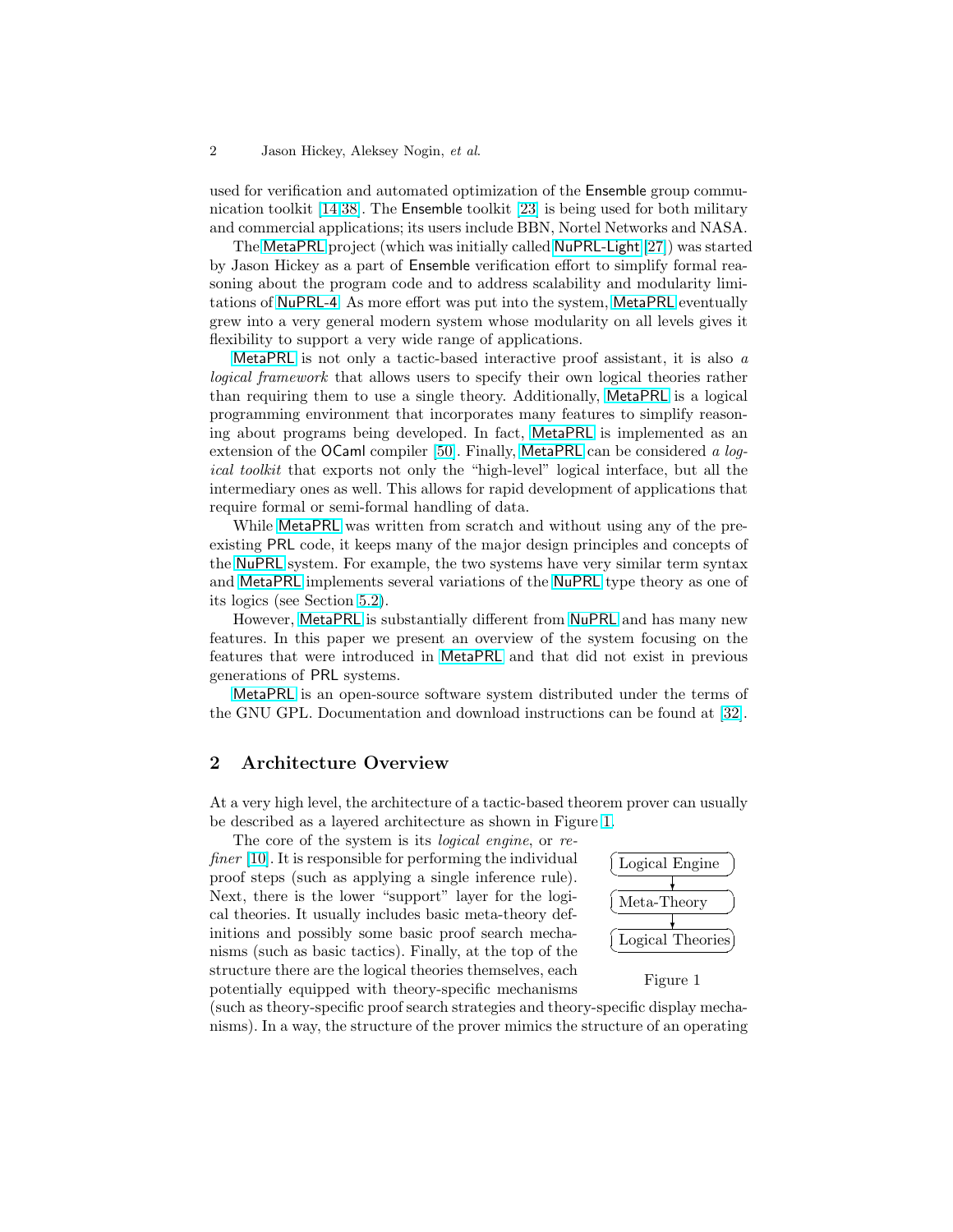system with logical engine being the "kernel" of the system, meta-theory being its "system library" and logical theories being its "user space".

We intentionally did not include any user interface in Figure [1.](#page-1-0) The reason for such omission is that often a user interface (such as the [NuPRL](http://nuprl.org/) Editor [\[5,](#page-13-0)[39\]](#page-15-0) or Proof General [\[6\]](#page-13-0)) would be a separate package added on top of a formal system, rather than a part of the system itself.

There are two main approaches to building such a prover — one can build a monolithic prover (such as [NuPRL-4](http://nuprl.org/)) or one can build a modular one. There are several advantages in a more modular architecture, especially in a research environment where we want to work on general methodology of formal reasoning.

In a modular system with well-defined interfaces it is easier to try out new ideas and new approaches. This allows for a greater flexibility and also helps in bringing new people (including new students) to the project.

The modular architecture also allows one to have several implementations of some critical module. For example, it is possible to have a generic implementation and at the same time create alternative implementations of some modules that are optimized towards a particular class of applications. This approach is especially useful in the trusted core of the system — there we can have a simple "reference" implementation that is extensively tested and checked for correctness as well as one (or more<sup>7</sup>) highly optimized implementations. Users can develop proofs using the optimized modules and then later double-check them by rerunning the proof scripts using the reference implementation. This provides the confidence of knowing that proofs were accepted by both implementations.

Similarly to the modularity of the logical engine of a formal system, the modularity of the logical theories supported by a system is also important. Some provers only support reasoning in a single monolithic logical theory, while others, including [MetaPRL](http://metaprl.org/), not only give their users a choice of which logical theory to use, but also allow users to add their own logical theories to the system. Such systems are often called logical frameworks [\[47\]](#page-15-0).

[MetaPRL](http://metaprl.org/) provides an implementation of the architecture presented in Figure [1.](#page-1-0) The implementation is highly modular on all levels — from logical engine to logical theories.

The structure of the paper follows the structure of the system. In Section 3 we present the features of the [MetaPRL](http://metaprl.org/) logical engine, in Section [4](#page-6-0) we present the features of [MetaPRL](http://metaprl.org/) intermediate layer, and in Section [5](#page-8-0) we present an overview of logical theories in [MetaPRL](http://metaprl.org/). We present the logical toolkit side of the system in Section [6](#page-11-0) and provide a brief overview of the related work in Section [7.](#page-12-0)

# 3 Logical Engine

The core of the system is its logical engine or refiner [\[10\]](#page-13-0) that performs two basic operations. First, it builds the basic proof procedures from the parts of

 $7$  In fact, in [MetaPRL](http://metaprl.org/) some of the most performance-sensitive modules have up to 6 different implementations.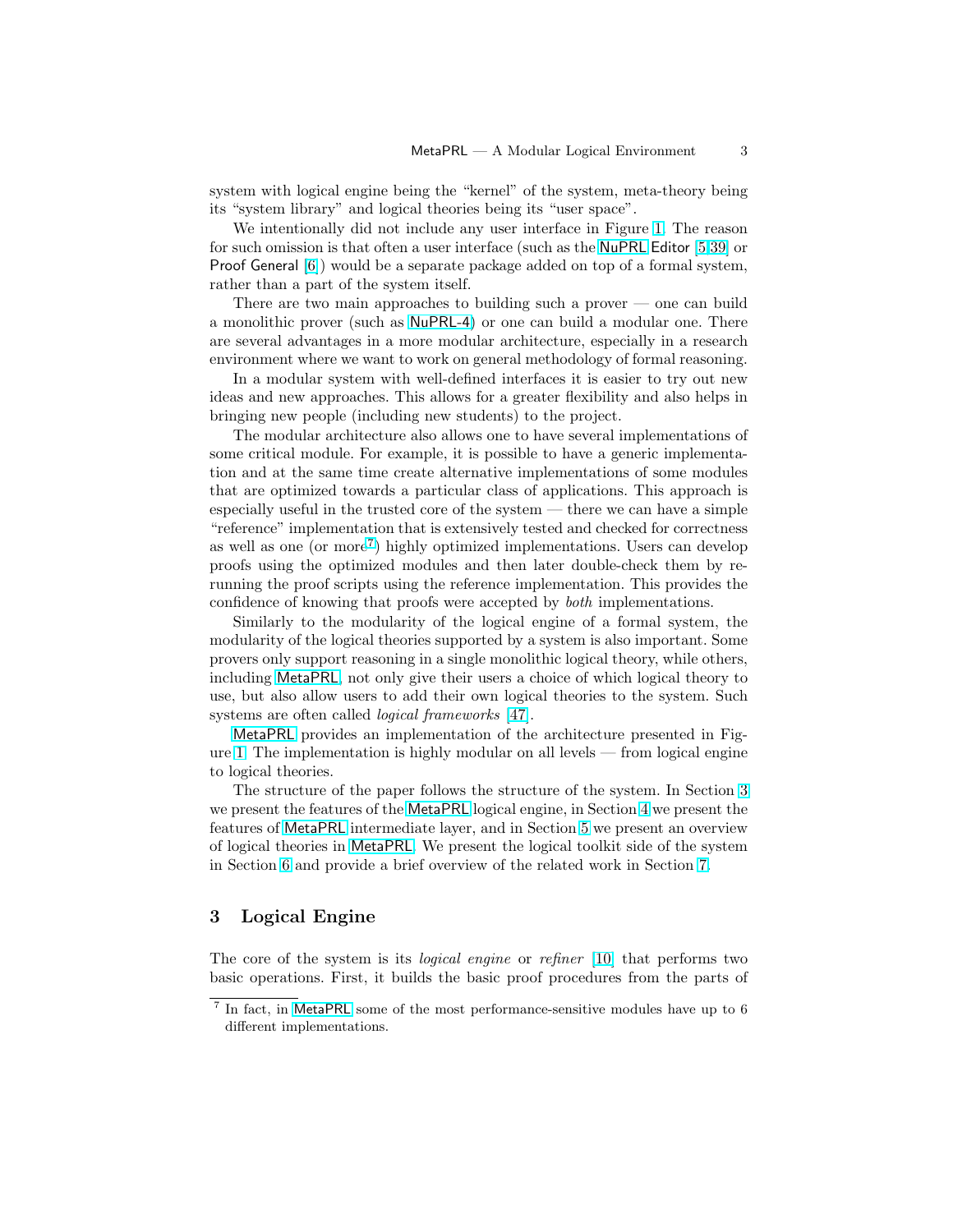<span id="page-3-0"></span>a logic. The second refiner operation is the application of the basic proof steps producing justifications from the proofs.

The [MetaPRL](http://metaprl.org/) refiner is based on a higher-order term rewriting engine. This rewriting engine is used to apply the rules of the system (including both the axioms and the derived rules described in Section [3.3\)](#page-4-0) by rewriting the current proof goal term into terms representing the subgoals that remain to be proven. The rewriting engine is also used to apply computational and definitional rewrites (see Section [3.4\)](#page-5-0). When a rule or rewrite is defined in a logical theory, the [MetaPRL](http://metaprl.org/) refiner compiles it to a bytecode program [\[31\]](#page-14-0) that is run whenever the rule or rewrite is applied. This precompilation phase significantly improves performance.

The rewriting engine also has an "informal" mode that is used to convert terms into strings to be displayed to a user (or to be written into a LATEX file). This informal mode is also used to provide generic parsing capabilities and enables users to specify parts of their logical theories in their own notation [\[21\]](#page-14-0). The rewriting engine is used to execute parsing derivations based on the formal definition of the notation, which includes the specification of the grammar and the semantic rules associated with each grammar production. For instance, one can define a logical theory to reason about simple functional programs and use actual programming syntax in rewrite rules to specify formal transformations. When experimental parsing capabilities are more tightly integrated into the system, the definitions of the notation will become an integral part of the logical theories making the logical content more apparent and easy to understand.

#### 3.1 Speed

In a tactic-based prover, the speed of the underlying logical engine has a direct impact on the level of reasoning. If proof search is slow, more interactive user guidance is needed to prune the search space, leading to excessive detail in the tactic proofs. And if the system is fast, it allows users to concentrate more on the high-level reasoning leaving it to the machine to fill in the "trivial" details.

[MetaPRL](http://metaprl.org/) was designed with efficiency in mind. In addition, [MetaPRL](http://metaprl.org/) code is highly modular, which has made it easy to improve the efficiency of the procedures along the critical path (the rewriting engine). [MetaPRL](http://metaprl.org/) modularity has also allowed us to replace generic modules with domain-specific implementations that improve performance in some logics. As we explained in Section [2,](#page-1-0) adding complex optimizations even to the "trusted core" of the system does not increase the potential exposure to bugs since the proofs developed using the optimized refiner can still be double-checked using the slower more trusted implementation.

As a result of our speed-conscious design and implementation (described in detail in [\[31\]](#page-14-0)) as well as the quality of the OCaml compiler, the [MetaPRL](http://metaprl.org/) logical engine is considerably faster than [NuPRL-4](http://nuprl.org/). We compared the two systems by writing tactics that implement a simple domain-specific proof search algorithm in each of the systems. We performed several tests in several domains and in all cases [MetaPRL](http://metaprl.org/) was over 100 times faster. And by distributing the system over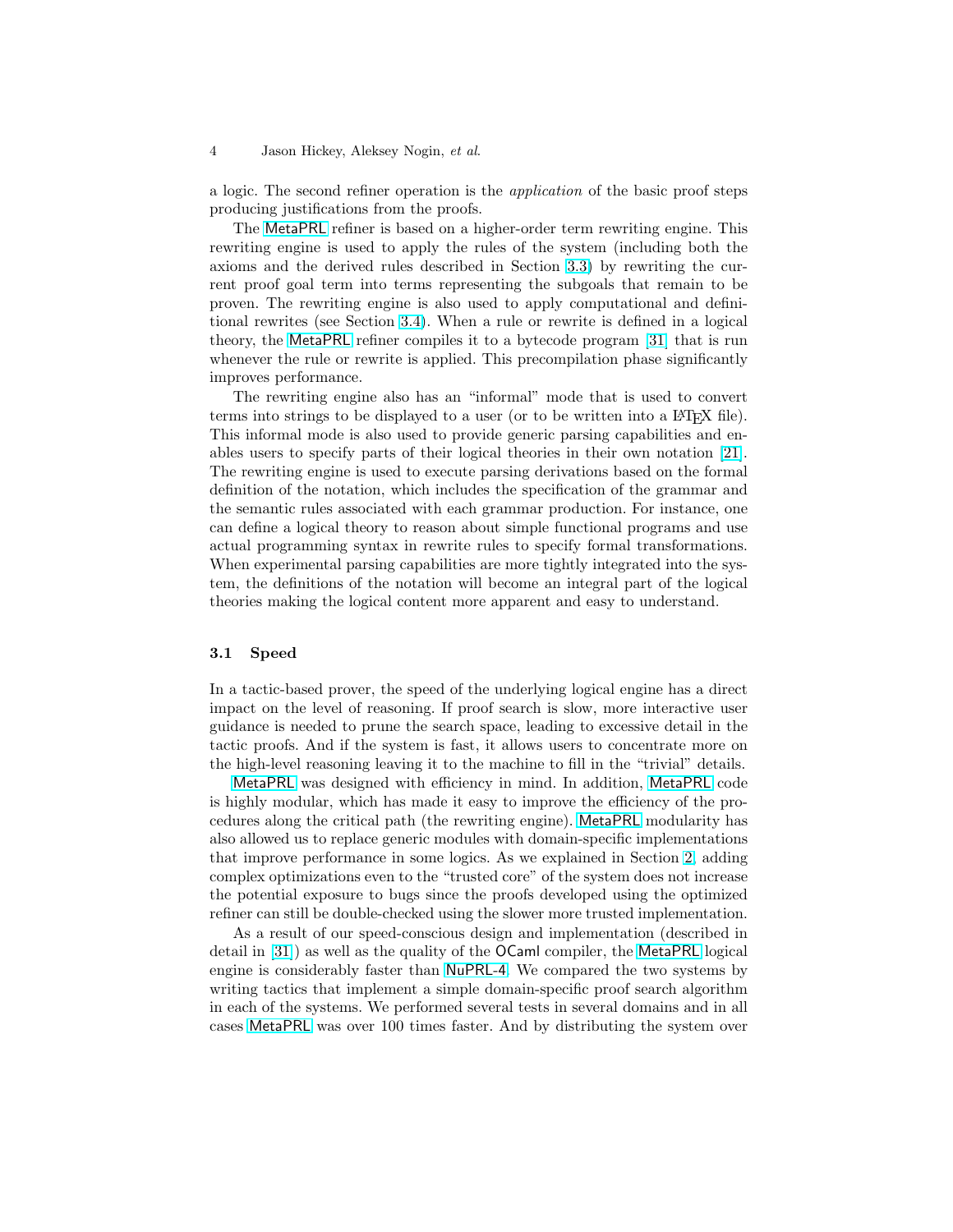<span id="page-4-0"></span>several processors and several computers we were able to achieve even greater speed-ups.

#### 3.2 Transparent Concurrent and Distributed Refinement

[MetaPRL](http://metaprl.org/) is capable of distributing a proof search over several processors using the Ensemble group communication system [\[23\]](#page-14-0). The distribution is transparent for both the tactic programmer and the system user. That is, the tactics are programmed using a language very similar to that of [NuPRL](http://nuprl.org/) without restriction. Processes may join and leave (even fail) at any time, affecting only the speed of the distributed proof search. On a small number of processors, speed improvements are usually superlinear in the number of processors participating in a proof.

The distribution mechanism is described in-depth in [\[28\]](#page-14-0).

#### 3.3 Derived Rules

In an interactive theorem prover it is very useful to have a mechanism allowing users to prove some statement in advance and then reuse the derivation in further proofs. Often it is especially useful to be able to *abstract* the particular derivation. For example, suppose we wish to formalize a data structure for labeled binary trees. If binary trees are not primitive to the system, we might implement them in several ways, but the details are irrelevant. The more important feature is the inference rule for induction. In a sequent logic, the induction principle would be similar to the following: for an arbitrary predicate  $P$ ,

$$
\frac{\Gamma \vdash P(leaf) \qquad \Gamma, a: \text{ three}, P(a), b: \text{ three}, P(b) \vdash P(\text{node}(a, b))}{\Gamma, x: \text{ three} \vdash P(x)}
$$

If this rule can be established, further proofs may use it to reason about binary trees *abstractly* without having to unfold the *btree* definition. This leaves the user free to replace or augment the implementation of binary trees as long as she can still prove the same induction principle for the new implementation. Furthermore, in predicative logics, or in cases where well-formedness is defined logically, the inference rule is strictly more powerful than its propositional form. For example, in [NuPRL](http://nuprl.org/)-style type theories certain induction principles can only be expressed as rules and can not be fully expressed in a propositional form.

If a mechanism for establishing a derived rule is not available, one alternative is to construct a proof "script" or tactic that can be reapplied whenever a derivation is needed. There are several problems with this. First, it is inefficient — instead of applying the derived rule in a single step, the system has to run through the entire proof each time. Second, the proof script would have to unfold the btree definition, exposing implementation detail. Third, proof scripts tend to be fragile, and must be reconstructed frequently as a system evolves. Finally, by looking at a proof script or a tactic code, it may be hard to see what exactly it does, while a derived rule is essentially self-documenting.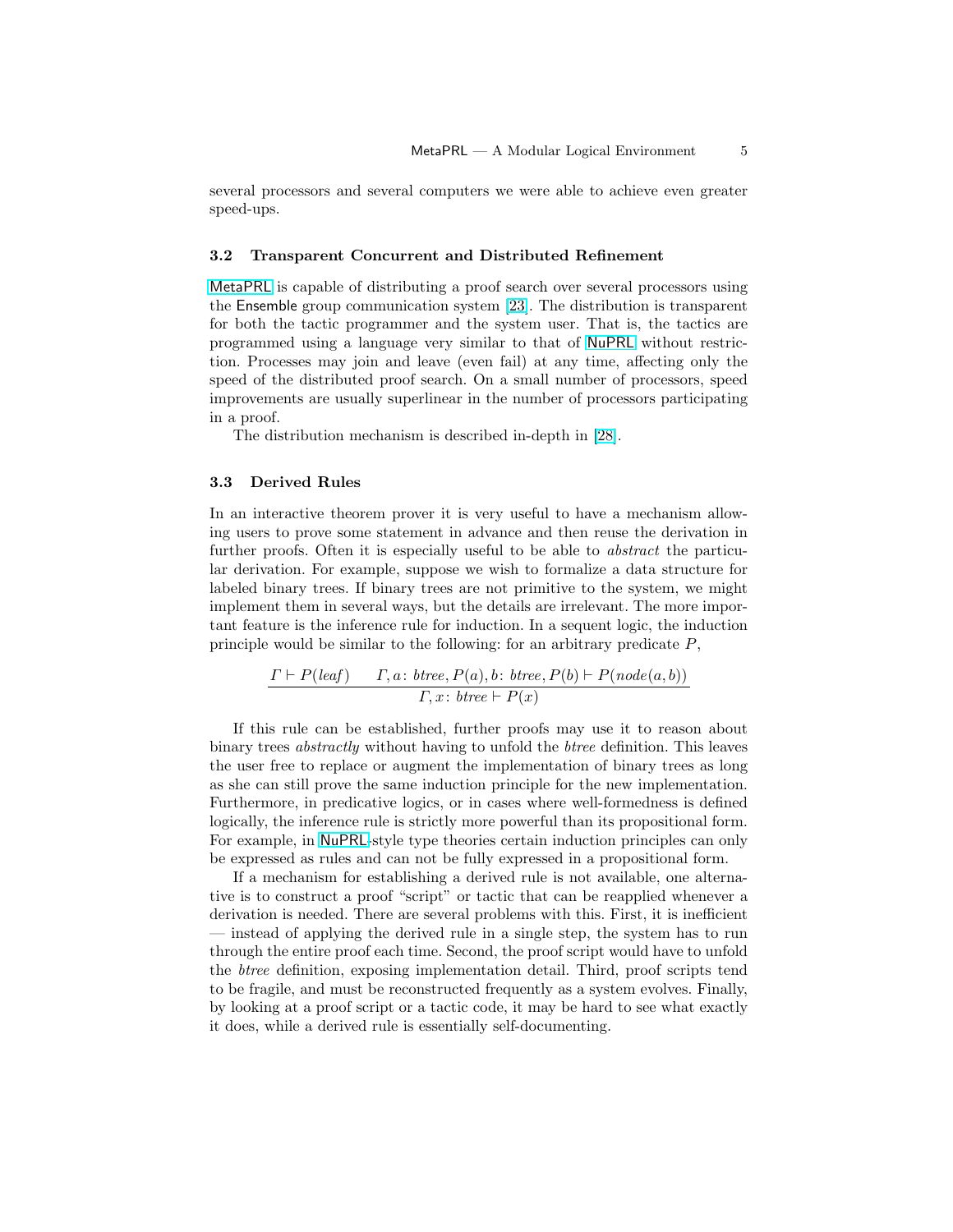<span id="page-5-0"></span>Another advantage of derived rules is that they usually contain some information on how they are supposed to be used. For example, an implication  $A \Rightarrow B$ can be stated and proved as an  $A$  elimination rule or as a  $B$  introduction rule, depending on how we expect it to be used. As we will see in Section [4.2,](#page-6-0) such information can be made available to the proof automation procedures, significantly reducing the amount of information users have to provide manually.

[MetaPRL](http://metaprl.org/) provides a purely syntactical mechanism for derived rules. The mechanism is very general and does not depend on a particular logical theory being used. The key idea of our approach is in using a special higher-order language for specifying rules; we call it a *sequent schemata* language [\[44\]](#page-15-0). From a theoretical point of view, we first take some logical theory and express its rules using sequent schemata. Next, we extend the language of the theory with the language of sequent schemata. After that we allow extending our theory with a new *derived rule*  $\frac{S_1 \cdots S_n}{S}$  whenever we can prove S from  $S_i$  in the expanded theory. We have shown  $[44]$  that this mechanism would only allow deriving statements that were already derivable in a conservative extension of the original theory.

In [MetaPRL](http://metaprl.org/) the user only has to provide the axioms of the base theory in a sequent schemata language and the rest happens automatically. The system immediately allows the user to mix the object language of a theory with the sequent schemata meta-language. Whenever a derived rule is proven in a system, it allows using that rule in further proofs as if it were a basic postulate of the theory.<sup>8</sup>

#### 3.4 Computational Rewrites

In [MetaPRL](http://metaprl.org/) it is possible to define not only logical rules, but also logical rewrites. A logical rewrite states an equivalence between two terms is valid in any context. For example, in [NuPRL](http://nuprl.org/)-style type theory, the computationally equivalent terms, such as  $\lambda x.A(x)$  B and  $A(B)$ , can always be interchanged.

[MetaPRL](http://metaprl.org/) also allows "rewrite theorems" (derived rewrites) and conditional rewrites — rewrites that state that two terms can be interchanged in contexts where a certain condition is true. For example, the rewrite  $(x \neq 0) \longrightarrow (x/x \longleftrightarrow$ 1) states that in any context where x is known to be non-zero,  $x/x$  can be interchanged with 1.

This powerful rewrite mechanism allows [MetaPRL](http://metaprl.org/) users to avoid stating and proving well-formedness subgoals in cases when they are not really necessary. Additionally, the context-independence of rewrites enables us to chain rewrite applications (and rewrite application attempts) in a very efficient manner, making rewrite applications an order of magnitude faster than rule applications.

 $8$  [MetaPRL](http://metaprl.org/) would also allow the reverse order — first state a derived rule, use it, and later "come back" and prove the derived rule. Of course, this means that a proof is not considered complete until all the derived rules used in it are also proven. Such an approach allows one to "test-drive" a derived rule before investing time into establishing its admissibility.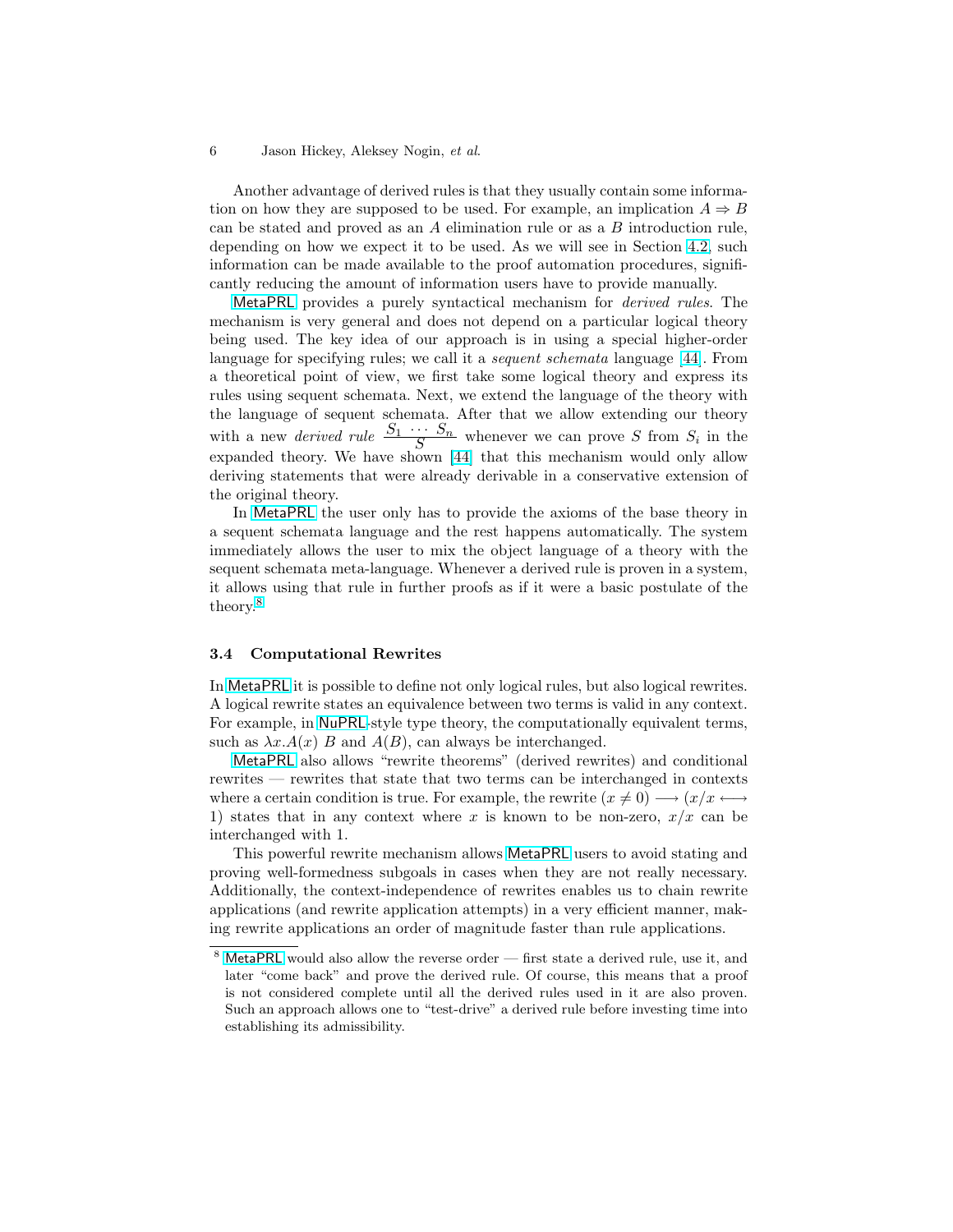## <span id="page-6-0"></span>4 Proof Search Automation

In addition to the logical engine, [MetaPRL](http://metaprl.org/) also provides considerable proof automation, using extensible proof-search procedures coded as LCF-style [\[20\]](#page-14-0) tactics.

#### 4.1 Resources

Often some basic tactics are designed to behave very differently in different contexts. One of the best examples of such a tactic is the decomposition tactic [\[33,](#page-14-0) Section 3.3] present both in [NuPRL](http://nuprl.org/) and in [MetaPRL](http://metaprl.org/). When applied to the conclusion of a goal sequent, it will try to decompose the conclusion into simpler ones, normally by using an appropriate introduction rule. When applied to a hypothesis, the decomposition tactic would try to break the hypothesis into simpler ones, usually by applying an appropriate elimination rule.

Even with a fixed base logic, as in [NuPRL](http://nuprl.org/), these automated procedures need to be updated dynamically as new definitions and theorems are added. In [Meta-](http://metaprl.org/)[PRL](http://metaprl.org/), with multiple (perhaps conflicting) logics, this has the added complexity that definitions and theorems can be used for automation only in the logic in which they are defined or proved.

[MetaPRL](http://metaprl.org/) automates this process through a mechanism called resources. A resource is essentially a collection of pieces of data (with each piece of data residing in a particular logical theory); the resource interface provides an inheritance mechanism based on the logical hierarchy (see Section [5.1\)](#page-8-0). Resources are managed on a per-theorem granularity — when working on a particular proof, the resource state reflects everything collected from the current theory up to the theorem being proved, as well as everything inherited from the theories that are ancestors of the current one in the logical hierarchy.

[MetaPRL](http://metaprl.org/) has resources controlling the behavior of the decomposition tactic, of the type inference heuristic, of the term simplifier rewriting tactic, and many others.

#### 4.2 Resource Annotations

When a new rule (or rewrite) is added to a system, new data has to be added to some resources if we want to allow the proof search procedures controlled by those resources to take advantage of the new rule (rewrite). It turns out that most such resource updates are rather uniform. For most [MetaPRL](http://metaprl.org/) resources we have been able to automate these resource insertions by giving the resource updating functions access to the text of the newly added rules and rewrites (as opposed to just giving them access to primitive tactics corresponding to those rules and rewrites), essentially creating a reflective mechanism. This is possible because all rules and rewrites are expressed in a formally defined language of sequent schemata (see Section [3.3\)](#page-4-0).

From the [MetaPRL](http://metaprl.org/) user's perspective this mechanism has a form of resource annotations. When adding a new rule, a user only has to annotate it with the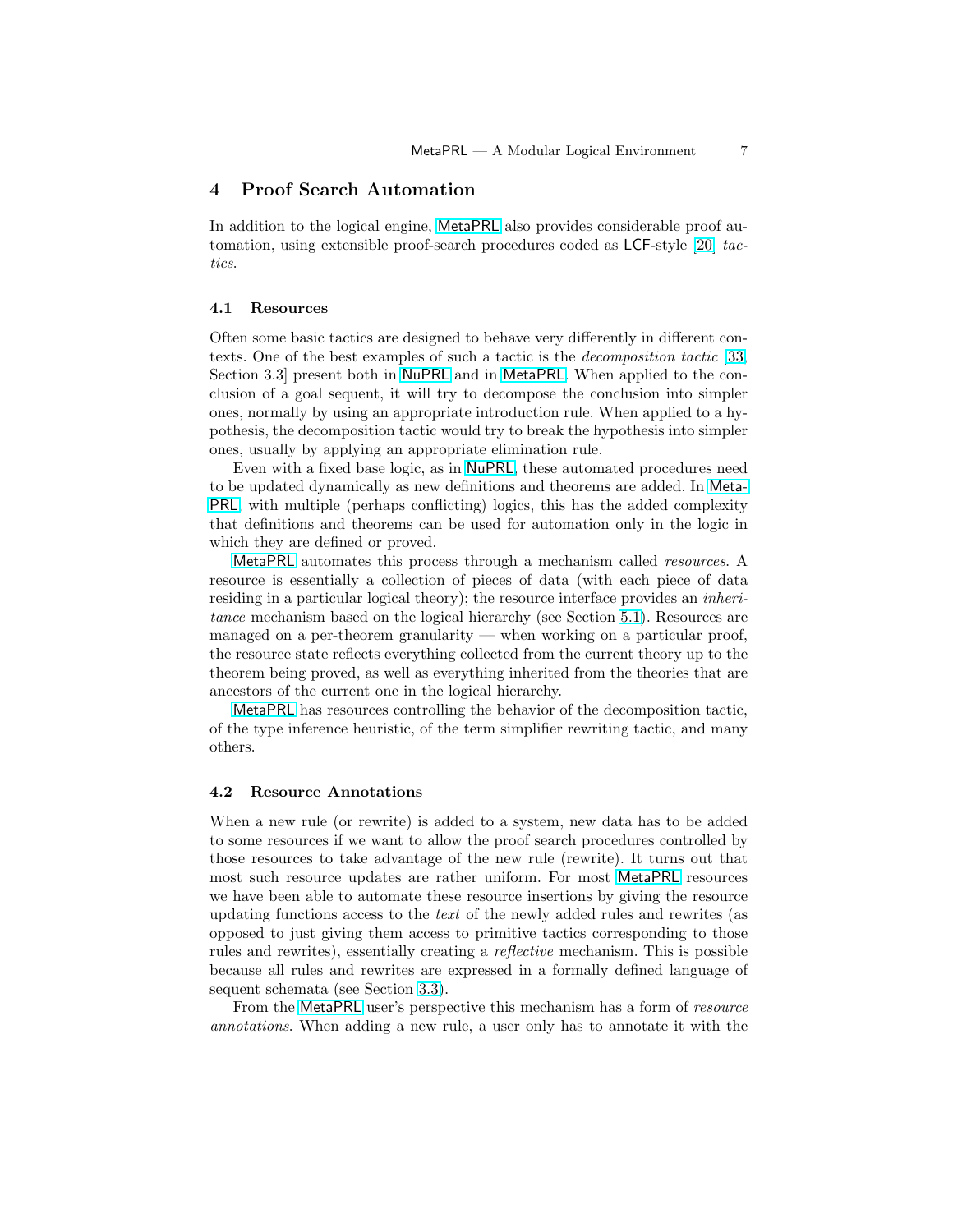<span id="page-7-0"></span>names of resources that need to be automatically improved. Users can also pass some optional arguments to the automatic procedure in order to modify its behavior. As a result, when a new logical object (rule, rewrite, etc) is added to a [MetaPRL](http://metaprl.org/) theory, the user can usually update all relevant proof search automation by only typing a few extra symbols. Moreover, adding new resources is quite easy, and there are many tools that make automation of resource improvements simpler.

For more information on resource annotations, see [\[43,](#page-15-0) Section 4.3].

#### 4.3 Generic Tactics

Derived rules and resource annotations combined provide a new way of implementing many complex tactics. Instead of writing large tactics code that may be hard to debug and to understand, [MetaPRL](http://metaprl.org/) users can view a tactic as a number of deterministic sequences of rule applications together with some control information that specifies which sequences get executed and in what order. Deterministic sequences would be implemented as derived rules, and control information would be added as resource annotations on some of the rules. This improves the efficiency of these tactics (applying a derived rule only takes one step of the rewriting engine) and usually makes them easier to maintain.

When a tactic is implemented via resource annotations, most of its code is generic and does not depend on particular details of a logical theory. The great advantage of such generic tactics is that they can be implemented once and then reused in a wide range of logical theories with no or a little additional effort. In a logical framework like [MetaPRL](http://metaprl.org/) this leads to a significant degree of code reuse and greatly simplifies the task of automating proof search when new theories are added to the system.

Another approach to creating generic tactics in [MetaPRL](http://metaprl.org/) is turning decision procedures and automated proving procedures into heuristics. We observe that proving the decision procedure is correct in a particular instance is much easier than proving that it will always be correct and the former can often be established automatically. When a decision procedure can be enhanced to output some evidence along with the "yes" answer, it can be turned into a tactic that first executes the enhanced decision procedure and then tries to interpret the provided evidence, turning it into a complete proof. Since tactics go through the logical engine, we now get a decision procedure that does not have to be trusted. This decouples the procedure from the theory it is being used in since we no longer have to keep making sure the procedure correctly matches the theory every time we want to change either the theory, or the decision procedure.

This approach was used by Stephan Schmitt for implementing the JProver decision procedure in [MetaPRL](http://metaprl.org/). JProver [\[48\]](#page-15-0) is a complete<sup>9</sup> theorem prover for first-order intuitionistic logic that is based on a strategy called the connection

<sup>&</sup>lt;sup>9</sup> Since first-order logic is undecidable, JProver will not terminate if the goal cannot be proven and must be interrupted (typically by limiting the maximum proof search depth).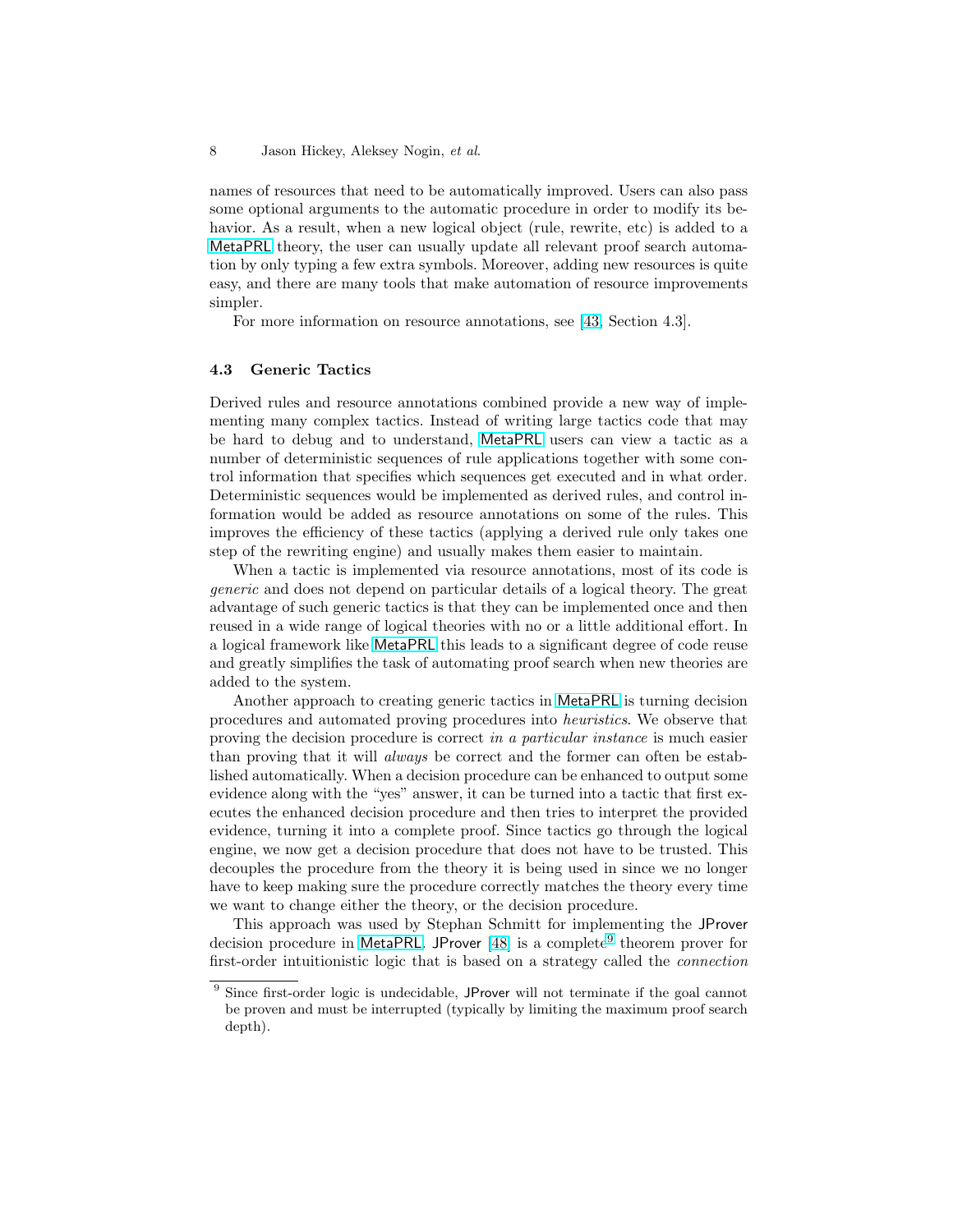<span id="page-8-0"></span>method [\[13](#page-13-0)[,36\]](#page-15-0). Upon success it generates a sequent proof for the proof goal [\[37\]](#page-15-0) that may be inspected by a user.

JProver is implemented on top of [MetaPRL](http://metaprl.org/) core in a very generic way [\[48\]](#page-15-0), using [MetaPRL](http://metaprl.org/) as a theorem proving toolkit (see Section [6\)](#page-11-0) without referring to any specific logical theory. When it finds a proof, JProver outputs a simple generic encoding of the proof that can be easily converted to a tactic in, for example, type theory. Since JProver's output is converted to a tactic and is not "trusted", this allows us to use it even when not all assumptions JProver makes about the underlying logic are actually valid (as it happens in type theory).

Both approaches to generic tactics are essentially replacing a human-intensive approach with a computer-intensive one. In case of an updatable tactic we have the system itself extracting the relevant information from the text of the rules, instead of requiring users to provide it. In case of decision procedures we eliminate the need for manually establishing the validity of a procedure and instead use a computer system for post-processing proofs that come out of the procedure.

### 5 Logical Theories

[MetaPRL](http://metaprl.org/) logical theories (or simply logics) can contain the following kinds of objects:

- (A) Syntax definitions define the language of a logic.
- (B) Inference rules define the primitive inferences of a logic. For instance, the first-order logic contains rules like MODUS\_PONENS in a sequent calculus.

$$
\frac{\Gamma \vdash A \Rightarrow B \quad \Gamma \vdash A}{\Gamma \vdash B}
$$
   
 
$$
\text{MODUS\_PONENS}
$$

- (C) Rewrites (described in Section [3.4\)](#page-5-0) define computational and definitional equivalences. For example, the type theory defines functions and applications with the equivalence  $(\lambda x. b[x])$   $a \longleftrightarrow b[a]$ .
- (D) Theorems contain proofs of derived inference rules.
- (E) Tactics provide theory-specific proof search automation.

In addition to the formal objects enumerated above, [MetaPRL](http://metaprl.org/) theories contain display forms that describe how the formal syntax should be presented to the user and how to export it to LATEX. Most theories also contain *literate* comments that are used to generate the documentation for those theories.

An extensive documentation of [MetaPRL](http://metaprl.org/) theories (generated automatically from the literate comments and updated on a regular basis) is available at [\[30\]](#page-14-0).

# 5.1 Hierarchical Theories Mechanism

[MetaPRL](http://metaprl.org/) does not assume any particular theory or logic and allows users to formulate and use different logics and theories. In [MetaPRL](http://metaprl.org/) logical theories are implemented as extensions of ML modules. Each theory is usually a sequence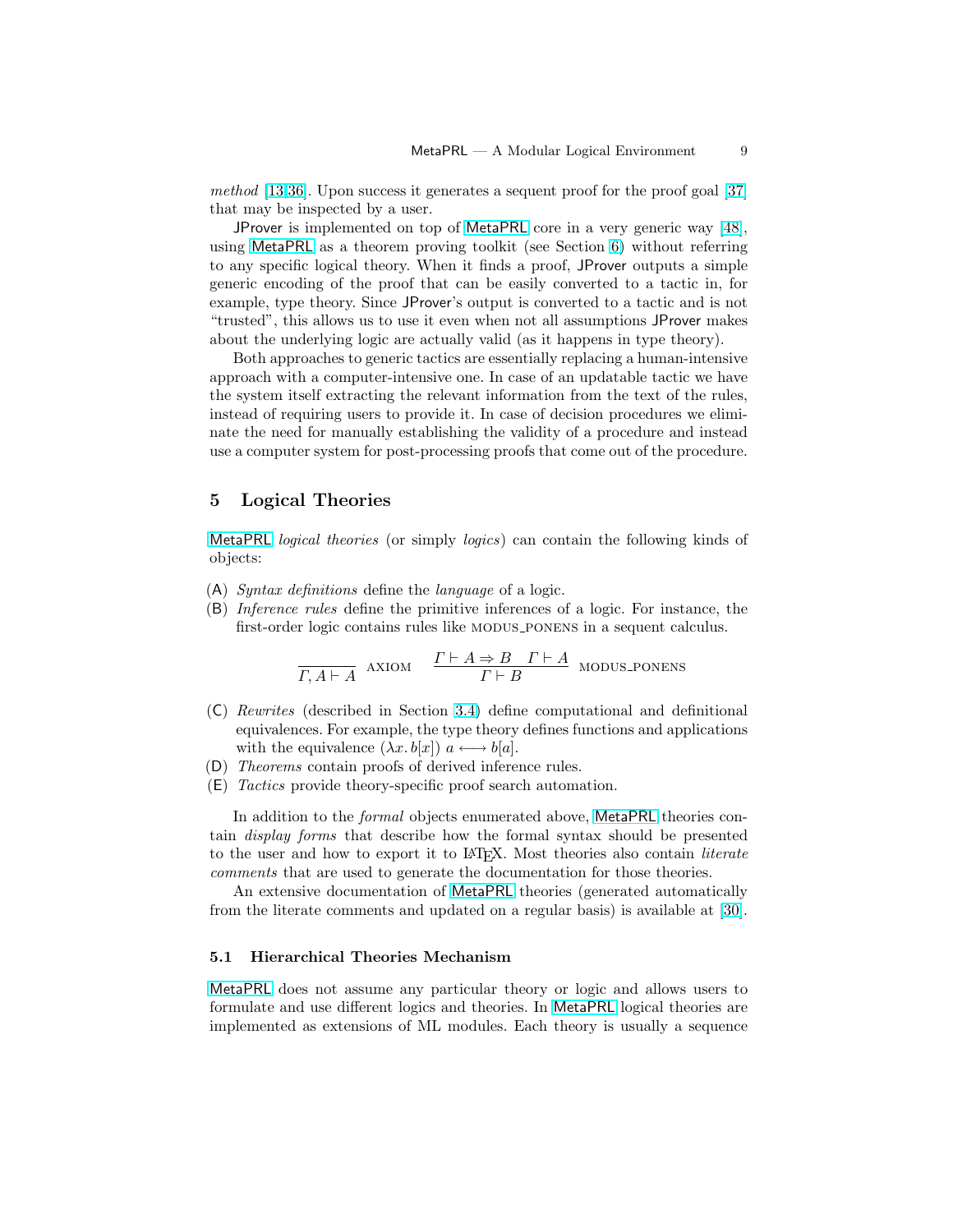<span id="page-9-0"></span>of logical objects (such as rules and definitions) and ML code (such as tactic implementations and resource code). The theories are object-oriented, in the sense that a theory specifies a class that inherits rules and implementations from other classes. All rules (including the derived rules — see Section [3.3\)](#page-4-0) that are valid in a superclass are valid in a subclass.

Such a modular mechanism has many advantages. It allows formulating a new logic by composing pieces (theories) of an existing logic and adding extra theories if necessary. For example, if a user wanted to create a theory based on product types and some extra objects, she can take the product type module from the [NuPRL](http://nuprl.org/)-style type theory implemented in [MetaPRL](http://metaprl.org/) and add other modules if necessary. A nice property of our implementation is that such a user would automatically get not only all the primitive rules about the product types, but also all the theorems about them and all the tactics and resource data (see Section [4.1\)](#page-6-0) needed to work with product types and all the display forms describing how to pretty print product types.

See [\[27\]](#page-14-0) for a detailed description of the [MetaPRL](http://metaprl.org/) logical framework.

### 5.2 [NuPRL](http://nuprl.org/)-style Type Theory

Some of the most powerful and challenging logical theories implemented in theorem provers are various flavors of constructive type theory. [MetaPRL](http://metaprl.org/) is not an exception — its most extensively developed and most frequently used theory is a variation of the [NuPRL](http://nuprl.org/) intuitionistic type theory [\[18\]](#page-13-0) (which in turn is based on the Martin-Löf type theory  $[41]$ ).

The [MetaPRL](http://metaprl.org/) implementation of the type theory differs from the [NuPRL](http://nuprl.org/)'s one in several major aspects. The most obvious distinction is the extensive use of computational rewrites (including derived ones), derived rules and resource annotations as well as an extensive modularization of the theory.

Another big difference is [MetaPRL](http://metaprl.org/)'s approach to formalizing the notion of a quotient type. In [MetaPRL](http://metaprl.org/) the traditional monolithic axiomatization of quotients is replaced by a modular set of rules for a specially chosen set of primitive operations (as described in  $[42]$  and  $[43, Chapter 5]$  $[43, Chapter 5]$ ). This modular formalization of quotient types turns out to be much easier to use and free of many limitations of the traditional monolithic formalization. As an illustration of the advantages of the new approach, [MetaPRL](http://metaprl.org/) includes a theory that demonstrates how the type of collections (that is known to be very hard to formalize using traditional quotient types) can be naturally formalized using the new primitives.

[MetaPRL](http://metaprl.org/) also includes Kopylov's theory of extensible dependent record types [\[34\]](#page-14-0). Record types are an important tool for programming and are essential in formalizing object-oriented calculi [\[1,](#page-12-0)[19,](#page-13-0)[26\]](#page-14-0). Dependent record types may be used to represent modules in programming languages with their specifications. Dependent record types are also used to represent algebraic structures. In most of the previous approaches, the dependent record type was treated as primitive. [Meta-](http://metaprl.org/)[PRL](http://metaprl.org/) theory defines it using a new type constructor, *dependent intersection* [\[34\]](#page-14-0). Dependent intersection is an intersection of two types, where the second type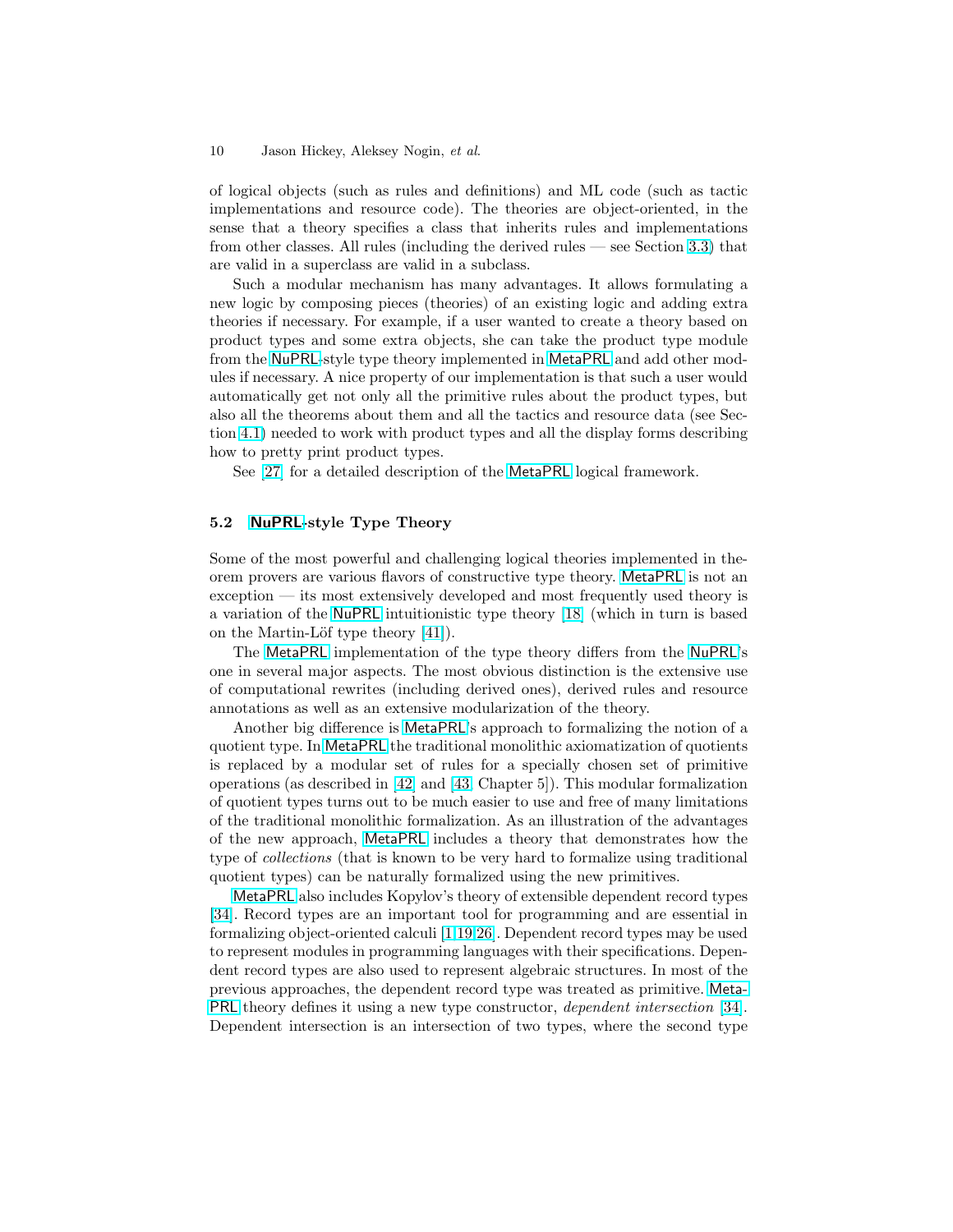may depend on elements of the first one. This type constructor is built by analogy to the dependent product. It turns out that the concatenation of dependent records is a dependent intersection. This observation allows us to define the record type in a very simple way. Our record type has natural subtyping properties and we are able to extend record types. Dependent intersection can also be used to define a set type. This means that dependent intersection not only adds support for dependent records, it simplifies the theory at the same time.

While [NuPRL](http://nuprl.org/) uses "trusted" decision procedures to implement some of its arithmetical reasoning, [MetaPRL](http://metaprl.org/) has explicit axioms with corresponding decision procedures being implemented as generic tactics (see Section [4.3\)](#page-7-0).

In addition to the purely intuitionistic type theory, [MetaPRL](http://metaprl.org/) also has a theory (implemented as a module extending the standard type theory) that allows some limited form of classical reasoning [\[35\]](#page-14-0). While retaining most of the constructive properties, this theory allows expressing and proving a propositional analog of Markov's principle [\[40\]](#page-15-0). The [MetaPRL](http://metaprl.org/) and [NuPRL](http://nuprl.org/) groups continue to use purely intuitionistic reasoning for most purposes, however this experimental theory provides a promising alternative approach to managing computational meaning of constructive proofs.

#### 5.3 Constructive Set Theory

In [\[2,3\]](#page-12-0), Aczel introduced Constructive Zermelo-Fraenkel set theory, CZF, and formulated an embedding of CZF into the Martin-Löf's type theory  $[41]$ . Based on Aczel's work, Hickey formally embedded CZF into the [MetaPRL](http://metaprl.org/) type theory [\[29\]](#page-14-0). Since Aczel's CZF theory is specified explicitly by a collection of axioms, after sets and these axioms are encoded in [MetaPRL](http://metaprl.org/)'s CZF module, we can use them directly without referring to the type theory.

In [\[51,52\]](#page-15-0), Yu provided a machine-checked formalization of the basic abstract algebra on the basis of [MetaPRL](http://metaprl.org/)'s CZF implementation. She started by specifying the group axioms as a collection of inference rules, defining a logic for groups. The formalization of all other concepts in abstract algebra, such as subgroups and homomorphisms, is based on this group logic. She proved some theorems of group theory constructively from these inference rules as well as the axioms of CZF in [MetaPRL](http://metaprl.org/), and provided an example of a formalization of a concrete group, the Klein 4-group.

#### 5.4 Other Theories

One of the goals in [MetaPRL](http://metaprl.org/) is to maintain a close connection between the formal module system and the OCaml programming language. By making the formal system an extension of OCaml, we provide a path for adding formal reasoning to applications that have been previously developed using standard software engineering methodology. This eases the burden of programming in a formal system because formal tools (for specification, verification, documentation, etc.) need only be learned when the benefits of doing so are desired. The reason is also pedantic: to learn how to program in a formal system, we can first learn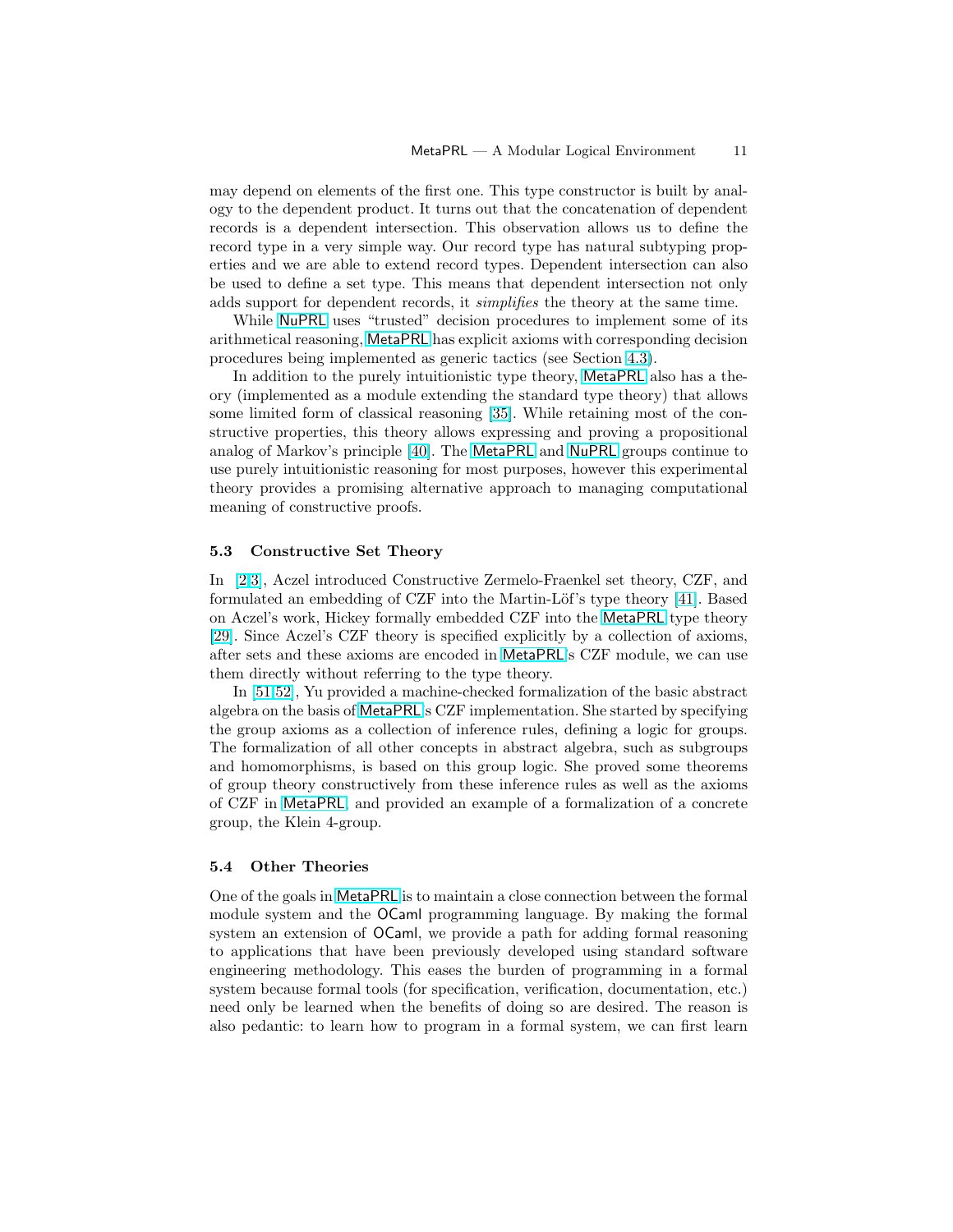<span id="page-11-0"></span>how to program informally and then augment our knowledge with a foundational mathematical understanding. The final reason is a matter of bootstrapping: we would like to use [MetaPRL](http://metaprl.org/) to reason about its own implementation but we need an implementation first!

The MC theory is the first attempt at implementing a formal compiler [\[7\]](#page-13-0). Terms are used to formally represent the functional intermediate representation (FIR) [\[25\]](#page-14-0) of the Mojave Compiler Collection (MCC) within [MetaPRL](http://metaprl.org/), and rewrites are used to give the operational semantics of the FIR. Several tactics allow [MetaPRL](http://metaprl.org/) to transform FIR code through dead code elimination and inlining. Additional ML code informally translates the FIR between MCC's internal representation and the [MetaPRL](http://metaprl.org/) term language.

# 6 Logical Toolkit

The [MetaPRL](http://metaprl.org/) system provides a large array of efficient modules with well-defined and very generic interfaces covering various aspects of formal reasoning. The exported functionality ranges from very low-level (term syntax, alpha-equality, unification, etc) to very high-level (generic proof automation procedures, an ability to reason in various logical theories), and includes a very efficient term rewriting engine. This makes it very easy to use [MetaPRL](http://metaprl.org/) as a general programming toolkit for applications requiring formal methods functionality.

One example of an application developed using [MetaPRL](http://metaprl.org/) as a programming toolkit is the JProver (see Section [4.3\)](#page-7-0) automated prover for first-order intuitionistic and classical logics. Once JProver was implemented<sup>10</sup>, it *itself* became a part of the [MetaPRL](http://metaprl.org/) toolkit. As described in [\[48\]](#page-15-0), this allowed us to integrate JProver into the [MetaPRL](http://metaprl.org/) implementation of the type theory and into the [NuPRL](http://nuprl.org/) sys-tem. Later, Guan-Shieng Huang was able to integrate<sup>11</sup> JProver into [Coq](http://coq.inria.fr/) proof assistant [\[8\]](#page-13-0) (without any help by the members of the PRL community).

Another example is the Phobos generic parser [\[21\]](#page-14-0) that is powered by the [MetaPRL](http://metaprl.org/) rewriting engine. Phobos is a part of a compiler [\[24\]](#page-14-0) for a simple MLlike language, where all program transformations (all the way from parsing to x86 assembly language) are (semi-)formally specified and are executed through the [MetaPRL](http://metaprl.org/) logical engine.

[MetaPRL](http://metaprl.org/) is also being used as a part of the Formal Digital Library ([FDL](http://www.nuprl.org/html/Digital_Libraries.html)) project being developed at Cornell, Caltech and Wyoming. The first prototype [FDL](http://www.nuprl.org/html/Digital_Libraries.html) has been built [\[4\]](#page-13-0) and contains definitions, theorems, theories, proof methods, and articles about topics in computational mathematics and books assembled from them. Currently it supports these objects created with the theorem proving systems [MetaPRL](http://metaprl.org/), [NuPRL](http://nuprl.org/) and [PVS](http://pvs.csl.sri.com/), with intent to include material from other implemented logics such as Minlog, [Coq](http://coq.inria.fr/), [HOL](http://www.cl.cam.ac.uk/Research/HVG/HOL/), [Isabelle](http://isabelle.informatik.tu-muenchen.de/), and Larch in due course.

 $10$  The main JProver developer did not have any previous experience with [MetaPRL](http://metaprl.org/).

 $^{11}$  See [http://coqcvs.inria.fr/cgi-bin/cvswebcoq.cgi/~checkout~/V7/contrib/](http://coqcvs.inria.fr/cgi-bin/cvswebcoq.cgi/~checkout~/V7/contrib/jprover/README)  $\,$ [jprover/README](http://coqcvs.inria.fr/cgi-bin/cvswebcoq.cgi/~checkout~/V7/contrib/jprover/README) for more information on [Coq](http://coq.inria.fr/) JProver integration.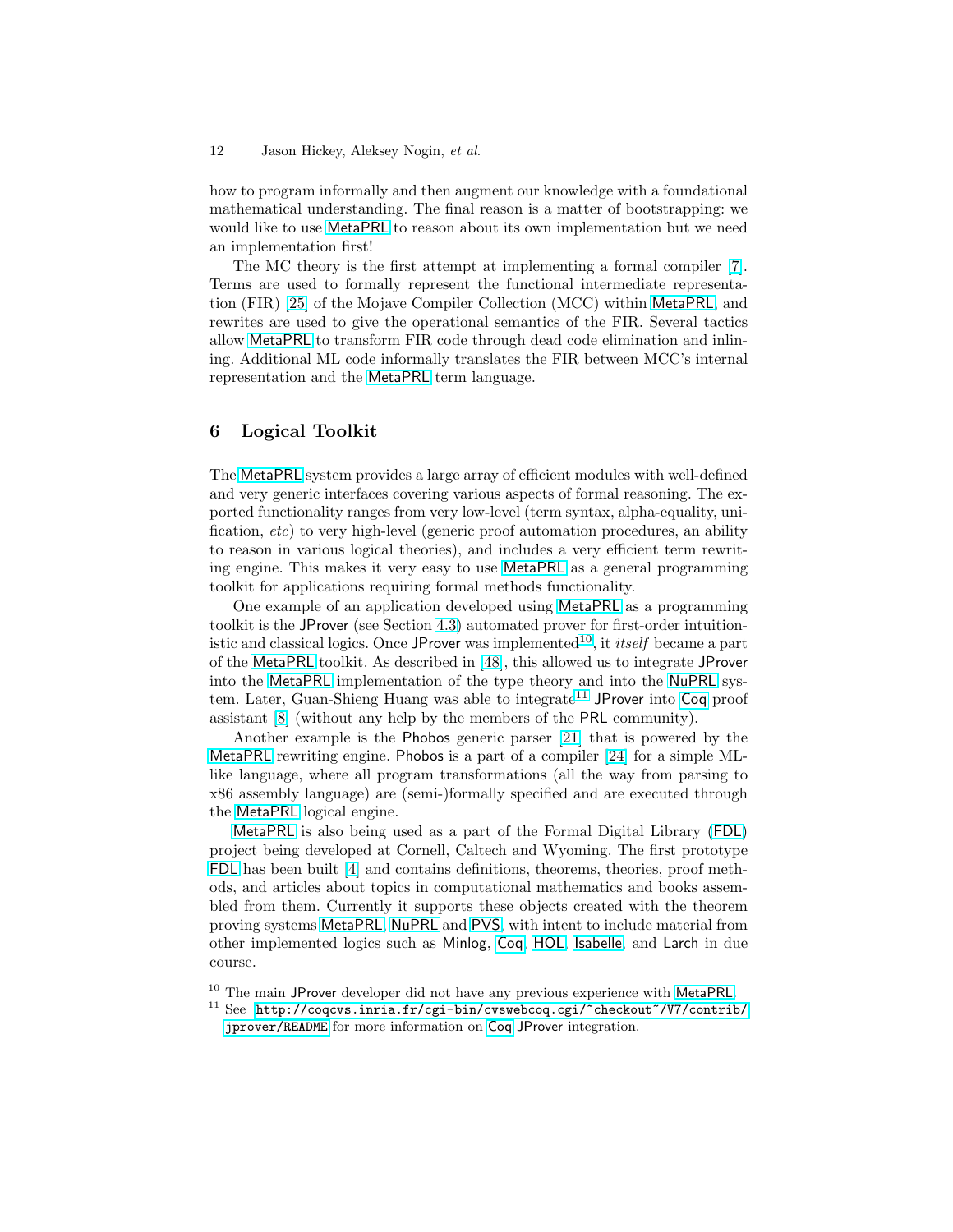<span id="page-12-0"></span>The [MetaPRL](http://metaprl.org/) logics that an [FDL](http://www.nuprl.org/html/Digital_Libraries.html) user is interested in are specified during the build of [MetaPRL](http://metaprl.org/). After the [FDL](http://www.nuprl.org/html/Digital_Libraries.html) is connected to [MetaPRL](http://metaprl.org/), one can retrieve the modules of those logics, and their contents. The data is transferred over TCP sockets in the MathBus interchange format [\[53\]](#page-15-0). [FDL](http://www.nuprl.org/html/Digital_Libraries.html) sends [MetaPRL](http://metaprl.org/) commands that specify what to import and how, and can contain additional evaluation requests. Example commands include listing all modules, retrieving a particular proof in a module, calling the proof engine on a particular proof step, or migrating an entire module, or logic.

For the purpose of the [FDL](http://www.nuprl.org/html/Digital_Libraries.html), we typically migrate all the available data. Then, the [FDL](http://www.nuprl.org/html/Digital_Libraries.html) can check the proofs by calling the [MetaPRL](http://metaprl.org/) proof engine and build the appropriate certificates.

# 7 Related Work

In parallel with [MetaPRL](http://metaprl.org/), Cornell PRL group also developed another descendant of [NuPRL-4](http://nuprl.org/) — [NuPRL LPE](http://nuprl.org/) [\[5\]](#page-13-0). These two projects are intended to compliment each other. In particular, [NuPRL LPE](http://nuprl.org/) features a complex implementation of a knowledge base that allows one to store logical objects with arbitrary relations between them — such as, for example, the [MetaPRL](http://metaprl.org/) objects organized in a hierarchy of theories (see Section [5.1\)](#page-8-0). [NuPRL LPE](http://nuprl.org/)'s distributed nature allows one to use different logical engines from [NuPRL LPE](http://nuprl.org/) — including the fast logical engine (see Section [3.1\)](#page-3-0) provided by [MetaPRL](http://metaprl.org/). [NuPRL LPE](http://nuprl.org/) also provides a complex GUI — a logical navigator, which compensates for the lack of an advanced GUI in [MetaPRL](http://metaprl.org/). [NuPRL LPE](http://nuprl.org/) is currently being used in UAV system protocol verification and in work on practical reflection [\[9\]](#page-13-0).

[MetaPRL](http://metaprl.org/) has much in common with the [Isabelle](http://isabelle.informatik.tu-muenchen.de/) generic theorem prover [\[45,46\]](#page-15-0). The main differences are the logical foundations and the theory mechanism. We have kept a Martin-Löf style logic, hence the need for computational rewrites. Also, our module mechanism stresses relations between theories, allowing reuse of proof automation.

Harrison's [HOL](http://www.cl.cam.ac.uk/Research/HVG/HOL/)-Light [\[22\]](#page-14-0) shares some common features with the [MetaPRL](http://metaprl.org/) implementation. Harrison's system is implemented in Caml-Light, and both systems require fewer computational resources than their predecessors.

For a more detailed overview of the work related to some of the individual features of the [MetaPRL](http://metaprl.org/) system, please see the corresponding papers cited above [\[7,](#page-13-0)[21,24,27,28,29,31,34,35](#page-14-0)[,42,43,44,48,51,52\]](#page-15-0).

## References

- 1. Martin Abadi and Luca Cardelli. A Theory of Objects. Springer, 1996.
- 2. Peter Aczel. The type theoretic interpretation of constructive set theory: Inductive definition. In Logic, Methodology and Philosophy of Science VII, pages 17–49. Elsevier Science Publishers, 1986.
- 3. Peter Aczel and Michael Rathjen. Notes on constructive set theory. Technical Report 40, Mittag-Leffler, 2000/2001.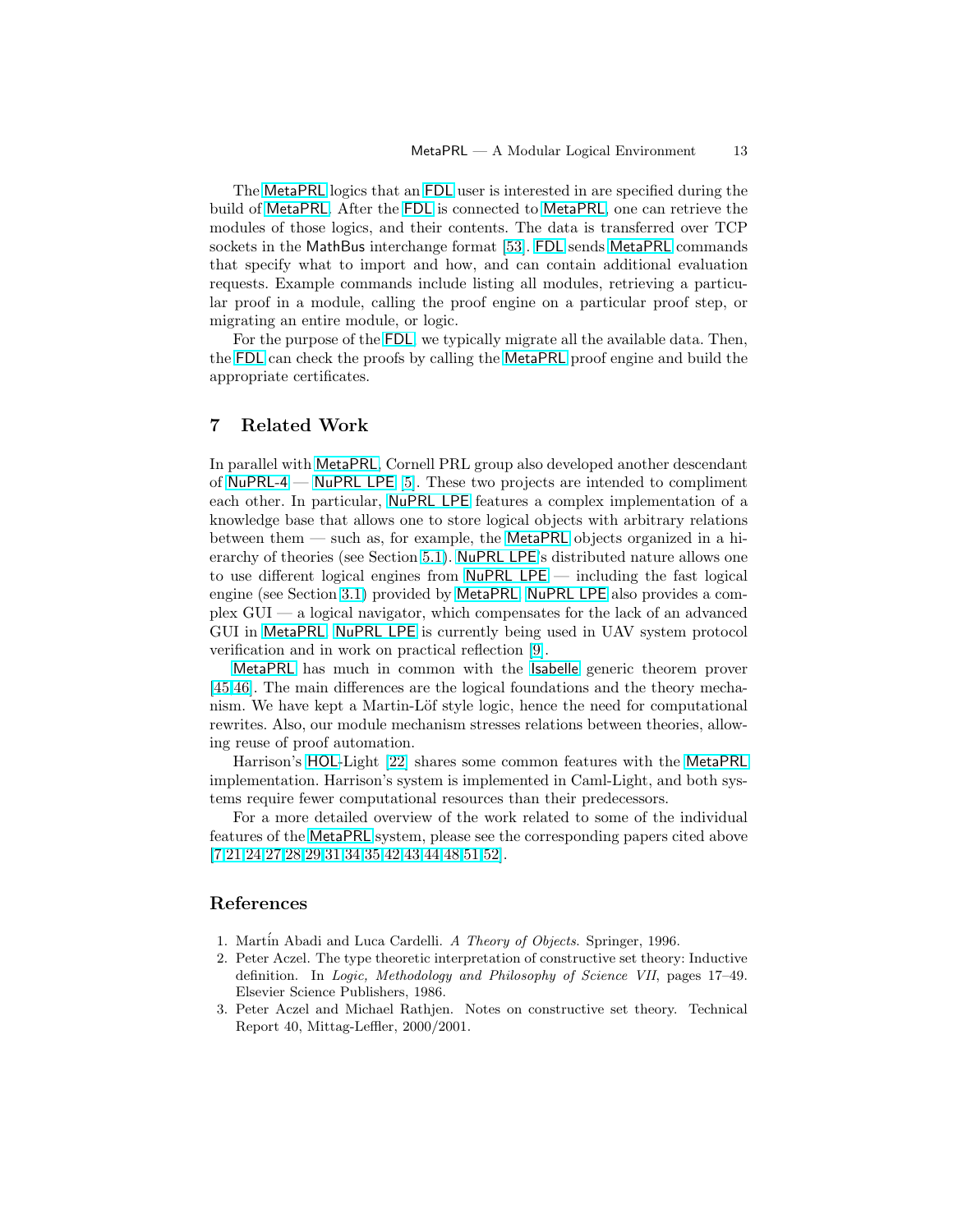- 4. Stuart Allen, Mark Bickford, Robert Constable, et al. FDL: A prototype formal digital library. PostScript document on website, May 2002. [http://www.nuprl.](http://www.nuprl.org/html/FDLProject/02cucs-fdl.html) [org/html/FDLProject/02cucs-fdl.html](http://www.nuprl.org/html/FDLProject/02cucs-fdl.html).
- 5. Stuart Allen, Robert Constable, Richard Eaton, Christoph Kreitz, and Lori Lorigo. The [NuPRL](http://nuprl.org/) open logical environment. In David McAllester, editor, Proceedings of the  $17^{th}$  International Conference on Automated Deduction, volume 1831 of Lecture Notes in Artificial Intelligence, pages 170–176. Springer Verlag, 2000.
- 6. David Aspinall. Proof General A generic tool for proof development. In Proceedings of TACAS, volume 1785 of Lecture Notes in Computer Science, 2000. <http://zermelo.dcs.ed.ac.uk/home/da/papers/pgoutline/>.
- 7. Brian Aydemir, Adam Granicz, and Jason Hickey. Formal design environments. In Carreño et al. [16], pages 12-22.
- 8. Bruno Barras, Samuel Boutin, Cristina Cornes, Judicaël Courant, Jean-Christophe Filliâtre, Eduardo Giménez, Hugo Herbelin, Gérard-Mohring, Amokrane Saïbi, and Benjamin Werner. The [Coq](http://coq.inria.fr/) Proof Assistant Reference Manual. INRIA-Rocquencourt, CNRS and ENS Lyon, 1996.
- 9. Eli Barzilay and Stuart Allen. Reflecting higher-order abstract syntax in [NuPRL](http://nuprl.org/). In Carreño et al. [16], pages 23–32.
- 10. J. L. Bates. A Logic for Correct Program Development. PhD thesis, Cornell University, 1979.
- 11. J. L. Bates and Robert L. Constable. Definition of micro-PRL. Technical Report 82–492, Cornell University, Computer Science Department, Ithaca, NY, 1981.
- 12. J. L. Bates and Robert L. Constable. Proofs as programs. ACM Transactions on Programming Languages and Systems, 7(1):53–71, 1985.
- 13. W. Bibel. Automated Theorem Proving. Vieweg Verlag, Braunschweig, 2nd edition, 1987.
- 14. Mark Bickford, Christoph Kreitz, Robbert van Renesse, and Xiaoming Liu. Proving hybrid protocols correct. In Richard Boulton and Paul Jackson, editors,  $14^{th}$  International Conference on Theorem Proving in Higher Order Logics, volume 2152 of Lecture Notes in Computer Science, pages 105–120, Edinburgh, Scotland, September 2001. Springer-Verlag.
- 15. Victor A. Carreño, Cézar A. Muñoz, and Sophiène Tahar, editors. Proceedings of the  $15<sup>th</sup>$  International Conference on Theorem Proving in Higher Order Logics (TPHOLs 2002), volume 2410 of Lecture Notes in Computer Science. Springer-Verlag, 2002.
- 16. Victor A. Carreño, Cézar A. Muñoz, and Sophiène Tahar, editors. Theorem Proving in Higher Order Logics; Track B Proceedings of the  $15<sup>th</sup>$  International Conference on Theorem Proving in Higher Order Logics (TPHOLs 2002), Hampton, VA, August 2002. National Aeronautics and Space Administration, 2002.
- 17. Robert L. Constable. On the theory of programming logics. In Proceedings of the 9th Annual ACM Symposium on the Theory of Computing, Boulder, CO., pages 269–85, May 1977.
- 18. Robert L. Constable, Stuart F. Allen, H. M. Bromley, W. R. Cleaveland, J. F. Cremer, R. W. Harper, Douglas J. Howe, T. B. Knoblock, N. P. Mendler, P. Panangaden, James T. Sasaki, and Scott F. Smith. Implementing Mathematics with the [NuPRL](http://nuprl.org/) Development System. Prentice-Hall, NJ, 1986.
- 19. Robert L. Constable and Jason Hickey. [NuPRL](http://nuprl.org/)'s class theory and its applications. In Friedrich L. Bauer and Ralf Steinbrueggen, editors, Foundations of Secure Computation, NATO ASI Series, Series F: Computer & System Sciences, pages 91–116. IOS Press, 2000.

<span id="page-13-0"></span><sup>14</sup> Jason Hickey, Aleksey Nogin, et al.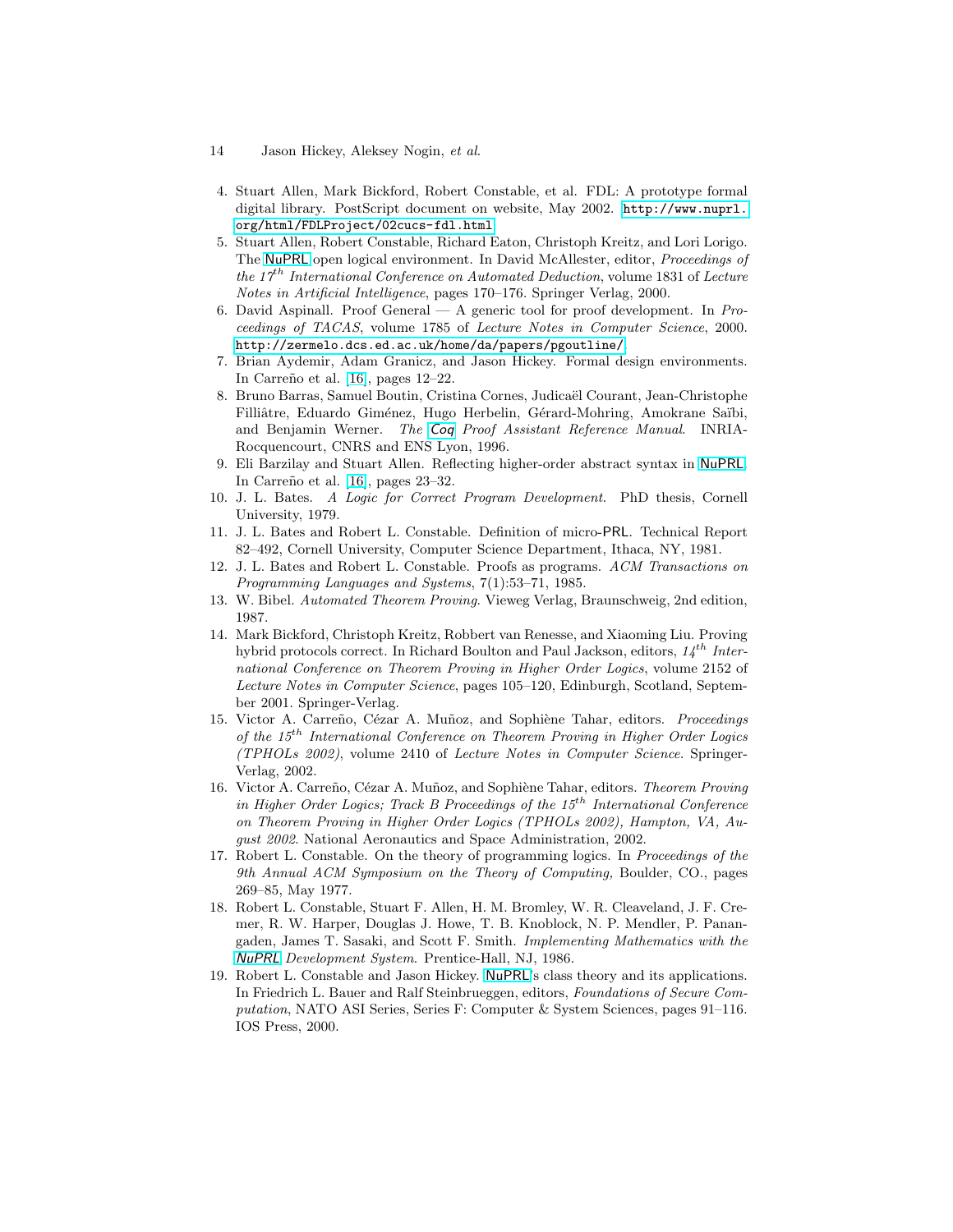- <span id="page-14-0"></span>20. Michael Gordon, Robin Milner, and Christopher Wadsworth. Edinburgh LCF: a mechanized logic of computation, volume 78 of Lecture Notes in Computer Science. Springer-Verlag, NY, 1979.
- 21. Adam Granicz and Jason Hickey. Phobos: A front-end approach to extensible compilers. In  $36<sup>th</sup>$  Hawaii International Conference on System Sciences. IEEE, 2002.
- 22. John Harrison. [HOL](http://www.cl.cam.ac.uk/Research/HVG/HOL/) Light: A tutorial introduction. In Formal Methods in Computer-Aided Design (FMCAD'96), volume 1166 of Lecture Notes in Computer Science, pages 265–269. Springer, 1996.
- 23. Mark Hayden. The Ensemble System. PhD thesis, Department of Computer Science, Cornell University, Ithaca, NY, January 1998.
- 24. Jason Hickey, Aleksey Nogin, Adam Granicz, and Brian Aydemir. Formal compiler implementation in a logical framework. Submitted to ICFP'03. Extended version of the paper is available as Caltech Technical Report caltechCSTR:2003.002, 2003.
- 25. Jason Hickey, Justin D. Smith, Brian Aydemir, Nathaniel Gray, Adam Granicz, and Cristian Tapus. Process migration and transactions using a novel intermediate language. Technical Report caltechCSTR 2002.007, California Institute of Technology, Computer Science, July 2002.
- 26. Jason J. Hickey. Formal objects in type theory using very dependent types. In Foundations of Object Oriented Languages 3, 1996. Available electronically through the [FOOL 3 home page.](http://www.cis.upenn.edu/~bcpierce/FOOL/FOOL3.html)
- 27. Jason J. Hickey. NuPRL-Light: An implementation framework for higer-order logics. In William McCune, editor, Proceedings of the  $14^{th}$  International Conference on Automated Deduction, volume 1249 of Lecture Notes in Artificial Intelligence, pages 395–399. Springer, July 13–17 1997. An extended version of the paper can be found at [http://www.cs.caltech.edu/~jyh/papers/cade14\\_nl/default.html](http://www.cs.caltech.edu/~jyh/papers/cade14_nl/default.html).
- 28. Jason J. Hickey. Fault-tolerant distributed theorem proving. In Harald Ganzinger, editor, Proceedings of the  $16^{th}$  International Conference on Automated Deduction, volume 1632 of Lecture Notes in Artificial Intelligence, pages 227–231, Berlin, July 7–10 1999. Trento, Italy.
- 29. Jason J. Hickey. The [MetaPRL](http://metaprl.org/) Logical Programming Environment. PhD thesis, Cornell University, Ithaca, NY, January 2001.
- 30. Jason J. Hickey, Brian Aydemir, Yegor Bryukhov, Alexei Kopylov, Aleksey Nogin, and Xin Yu. A listing of [MetaPRL](http://metaprl.org/) theories. <http://metaprl.org/theories.pdf>.
- 31. Jason J. Hickey and Aleksey Nogin. Fast tactic-based theorem proving. In J. Harrison and M. Aagaard, editors, Theorem Proving in Higher Order Logics:  $13^{th}$ International Conference, TPHOLs 2000, volume 1869 of Lecture Notes in Computer Science, pages 252–266. Springer-Verlag, 2000.
- 32. Jason J. Hickey, Aleksey Nogin, Alexei Kopylov, et al. [MetaPRL](http://metaprl.org/) home page. [http:](http://metaprl.org/) [//metaprl.org/](http://metaprl.org/).
- 33. Paul B. Jackson. Enhancing the [NuPRL](http://nuprl.org/) Proof Development System and Applying it to Computational Abstract Algebra. PhD thesis, Cornell University, Ithaca, NY, January 1995.
- 34. Alexei Kopylov. Dependent intersection: A new way of defining records in type theory. In Proceedings of  $18^{th}$  IEEE Symposium on Logic in Computer Science, 2003. To appear.
- 35. Alexei Kopylov and Aleksey Nogin. Markov's principle for propositional type theory. In L. Fribourg, editor, Computer Science Logic, Proceedings of the 10<sup>th</sup> Annual Conference of the EACSL, volume 2142 of Lecture Notes in Computer Science, pages 570–584. Springer-Verlag, 2001.